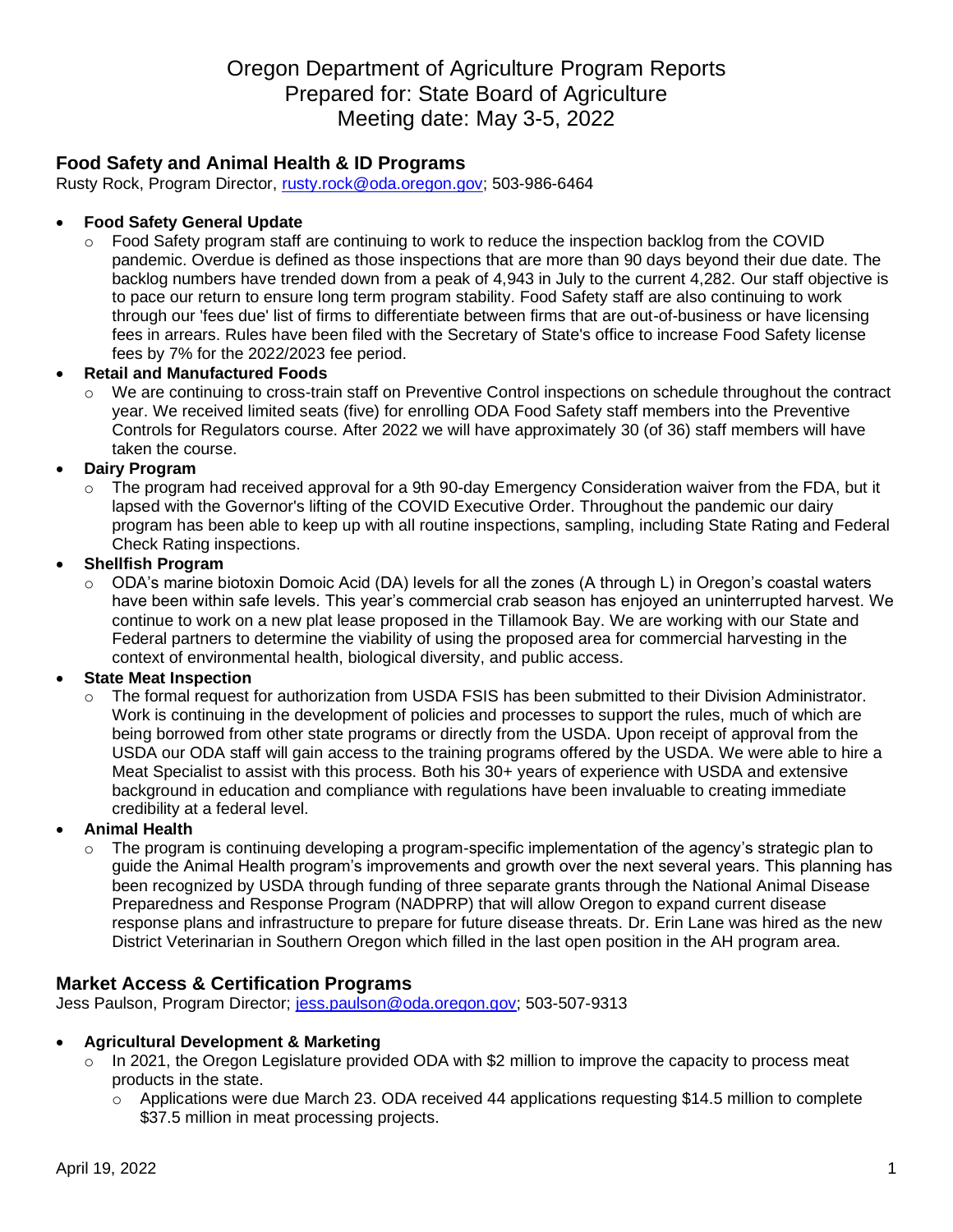- $\circ$  The ODA Meat Grant Review Team is evaluating the applications and will present the Director with recommendations for award in mid-May.
- o The Good Food Foundation First Annual Portland Mercantile will be held in East Portland on April 29 and will host buyers from specialty retail stores from across the country.
- $\circ$  ADMP concluded filming of local partners in late March. These videos will be added to the Food and Beverage Roadmap to compliment the resources on the site.
	- <https://stage.oregon.gov/odaroadmap/Pages/default.aspx>
- o ODA hosted USDA Under Secretary Jennifer Moffitt at a March 17 roundtable of local producers and a school nutrition official to discuss challenges to and resources for farm to school and school lunch programs.
- $\circ$  Marketing activities returned to in-person events in February and March.
	- Oregon companies participated in the Fancy Food Show the week of March 7. While the organizer reported about a third less activity than in the last show before the pandemic, vendors were excited to resume in-person marketing and reported strong sales leads.
	- o ADMP joined the March 3-4 Good Food Foundation Collaborative and Awards at the San Francisco Mercantile. At the event, we were able to host the Foundation breakfast to promote the Portland Mercantile, as well as present at the annual awards ceremony.

# • **Certification Programs**

- o The program continues to offer USDA Good Agricultural Practices/Good Handling Practices, USDA Harmonized GAP (HGAP) and HGAP Plus+, Mushroom GAP as well as specialty and Organic certifications.
- $\circ$  The program is gearing up for the 2022 season and audits have already begun as it continues to increase the number of auditors around the state to assist with high demand for audits and to reduce costs to customers. The program served over 230 customers in 2021 and is busy in all districts. Protocols were developed to conduct audits during the COVID-19 pandemic and service has not been interrupted.

# • **Produce Safety**

- o The FDA recently released the proposed rule, "Standards for the Growing, Harvesting, Packing and Holding of Produce for Human Consumption Relating to Agricultural Water". This proposed rule would update Subpart E of the FSMA Produce Safety Rule.
- o The Program has held multiple technical assistance and outreach events for farmers, including a webinar on understanding coverage under the rule; a joint webinar with FDA on *Cyclospora spp.* The program is also hosting industry listening sessions and multiple commodity-specific technical assistance demonstration across the state.
- o The program continues to teach classes, provide technical assistance, and compile the farm inventory. Classes continue to be taught remotely due to the COVID-19 pandemic.

# • **Plant Health Program**

The Plant Health program was awarded funding through the Plant Protection Action (PPA) Section 7721 for the following projects:

- $\circ$  Safeguarding grapevine nurseries from introduced pathogens this is a two-year project that will support Oregon's grape and wine industries during the implementation of Oregon's updated Grapevine Quarantine rule. More information is available at <https://oda.direct/GrapeQuarantine>
- $\circ$  Surveying Oregon's Certified Prunus Nurseries for the Causal Agents of Little Cherry Disease (LCD) LCD is of concern to Oregon's nursery and cherry production industries. In collaboration with the OSU Plant Clinic, all registered *Prunus* material will be tested for three pathogens that can cause LCD. Additionally, LCD hosts in the landscape will be randomly sampled and tested.
- o Using next-generation sequencing to verify virus-free status of legacy materials in the Oregon Certified Nursery Stock Program. Ensuring that certified nurseries propagate from clean stock is key to ensuring that consumers are growing healthy, virus-free plants. Advancements in diagnostic tools have improved our ability to detect pathogens that can persist at low levels. This project will assist nurseries in testing older materials in the certification program to ensure that they are free of economically damaging plant pathogens.

# • **Seed Regulatory Program**

 $\circ$  A rules advisory committee has been convened to update the rules for grass seed price negotiations (OAR 603-076-0005 to 0016). Members were chosen who represent the interests of the grass seed industry. The goal of the rulemaking is to update and clarify the existing rules to ensure the supervisory process established by the rules is sufficient to prevent antitrust violations and facilitate the negotiation process. Rulemaking should be complete by June 1, 2022.

# • **Shipping Point Inspection**

- o Labor continues to be a challenge for both the industry and the shipping point program.
- o Transportation is also an issue for many commodities, including produce, grass seed, and hay/straw.
- $\circ$  Irrigation water allocations are reduced which will result in some ground left fallow in Eastern Oregon.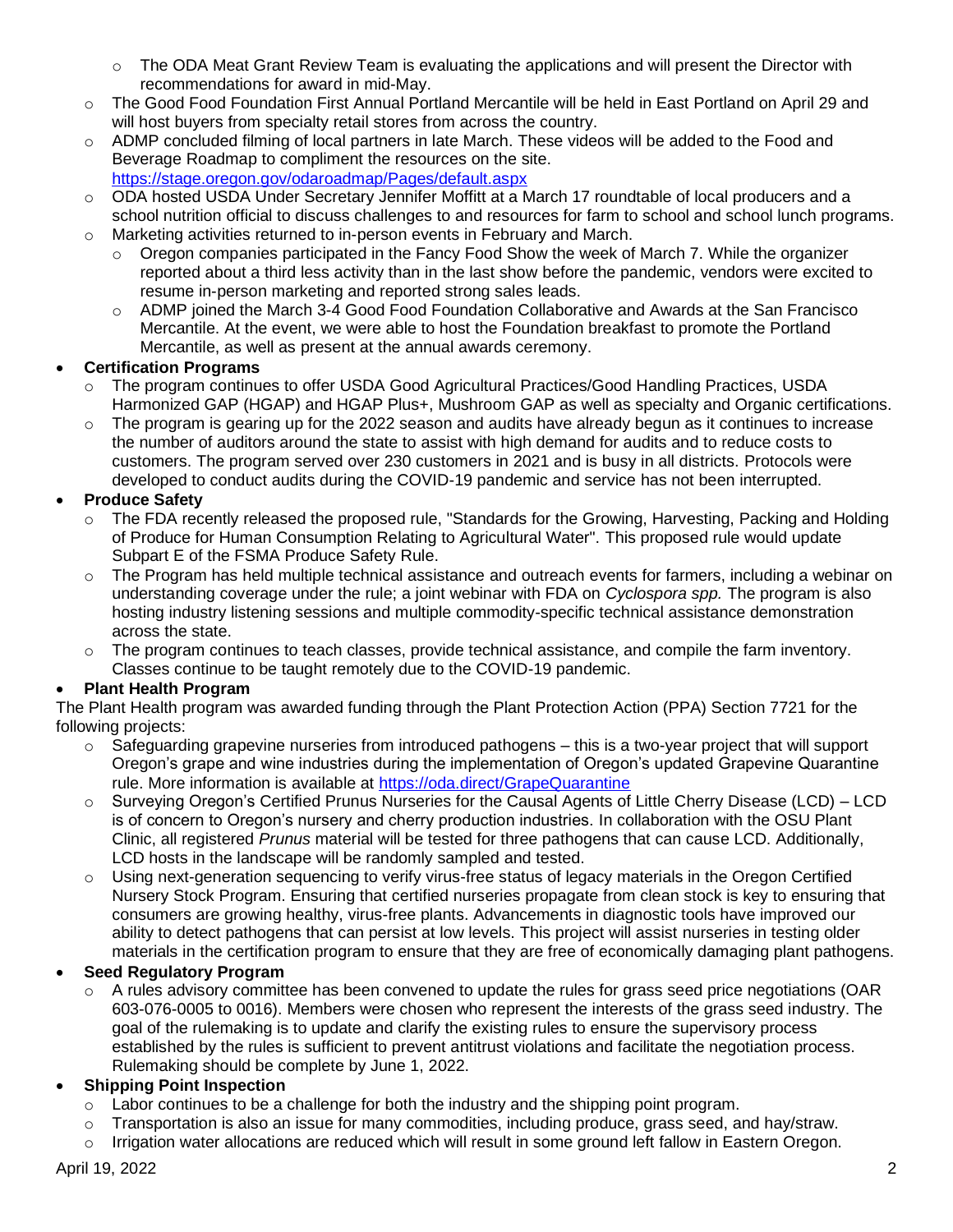- **Smoke Management Program:** 
	- Registration for the 2022 field burning season is complete. The program is on track for its July 5 start date.
- **Weights and Measures Program**
	- The program is recruiting to fill a handful of vacancies. The program was pleased to bring on Annie Blietz to cover the East Portland and Gresham district. Annie joins Weights and Measures from the ODA Plant Protection and Conservation Program.

# **Natural Resource Programs**

Isaak Stapleton, Program Director; [isaak.stapleton@oda.oregon.gov;](mailto:isaak.stapleton@oda.oregon.gov) 503-986-4713

The following updates are organized by operating process in our management system and cover all NRPA programs. In addition to the updates below, one more important activity involves filling a variety of vacant positions in the program area with limited duration and/or permanent staff. This will continue to be a major focus for all programs for the remainder of the biennium and we are excited to be able to bring on these staff.

#### • **Fostering collaboration**

- o Change and recruitments continue to be a theme for the Agricultural Water Quality Program (AGWQP) and Soil and Water Conservation District (SWCD) program. We are happy to announce that Karin Stutzman will join us in May as the new SWCD Specialist. Karin will be an important part of providing leadership to the SWCD program and expanding and improving on communications and relationships with SWCDs around the state. Recruitments and interviews are in various stages of completion for another 8 positions in the AGWQP.
- $\circ$  Work on the update to the ODA-DEQ Memorandum of Agreement (MOA) is well under way. This agreement establishes roles and responsibilities for how the two agencies collaborate in meeting state water quality standards and Total Maximum Daily Load (TMDL) allocations and implementation. An early draft for review between ODA and DEQ will be completed by the end of April. A later draft will be available for public comment this fall, with the goal of having a new MOA in place by the end of the calendar year. The AGWQP has also restarted quarterly meetings with SWCDs on the Strategic Implementation Area (SIA) Initiative. Feedback from the March meeting will be used to inform how \$650,000 in technical assistance funds will be made available to expand capacity with local partners.
- $\circ$  The Pesticide Compliance Program continues to work closely with Oregon State University to increase awareness on the school Integrated Pest Management law. In March 2022, ODA investigative staff presented at OSU's School IPM Coordinator Training in Bend. Pesticide investigators will continue to provide presentations at the remaining nine OSU trainings this year around the state. School IPM Plan Coordinators are required to take six hours of IPM training each year.
- During March 2022, Pesticide Program staff also presented and participated in OSHA's Annual Pesticide Symposium where multiple agencies (e.g., OSHA, ODA, State Fire Marshal, ODF, EPA, ODOT and OHA) came together to share information, receive staff training, and continue collaborations.
- $\circ$  The Fertilizer program set up and hosted the 10th annual Western States Fertilizer Programs meeting in Portland. The Western States meeting started out as a couple of states connecting on common issues and has grown into a multi-state group with the goal to better align fertilizer regulations across neighboring states. Current participating states are, California, Washington, Idaho, and Montana. Feedback from industry has been positive, they have appreciated the consistency across states that the group has achieved.

#### • **Permits, Registrations, and Notifications**

- o The Agricultural Drainage Channel Maintenance (ADCM) Program completed rulemaking to enact authority granted by the 2021 legislature to phase in the program across the state. Current work is focused on education and outreach to raise awareness amongst landowners and to develop training in collaboration with local partners who will encounter requests for assistance with this program.
- $\circ$  The Confined Animal Feeding Operation (CAFO) is continuing to process several permits. The program is currently processing one new, Large TII Poultry facility application, one new large TII poultry partial application and anticipating a third new large TII poultry application. The CAFO (National Pollutant Discharge Elimination System) NPDES General Permit response to comments with DEQ continues.
- Evaluating possible rulemaking necessary to help implement HB 4062(2022) which creates a new pesticide applicator license type, noncommercial pesticide applicator. This license type provides a pathway for those using restricted use pesticides on land or property owned or leased by the individual or the employer of the individual, but not in the production of agricultural commodities or forest crops. For example, those making certain types of wood, seed or hay treatments, or applications to private golf courses. This bill also provides a license type for owners or employees of private schools who make pesticide applications.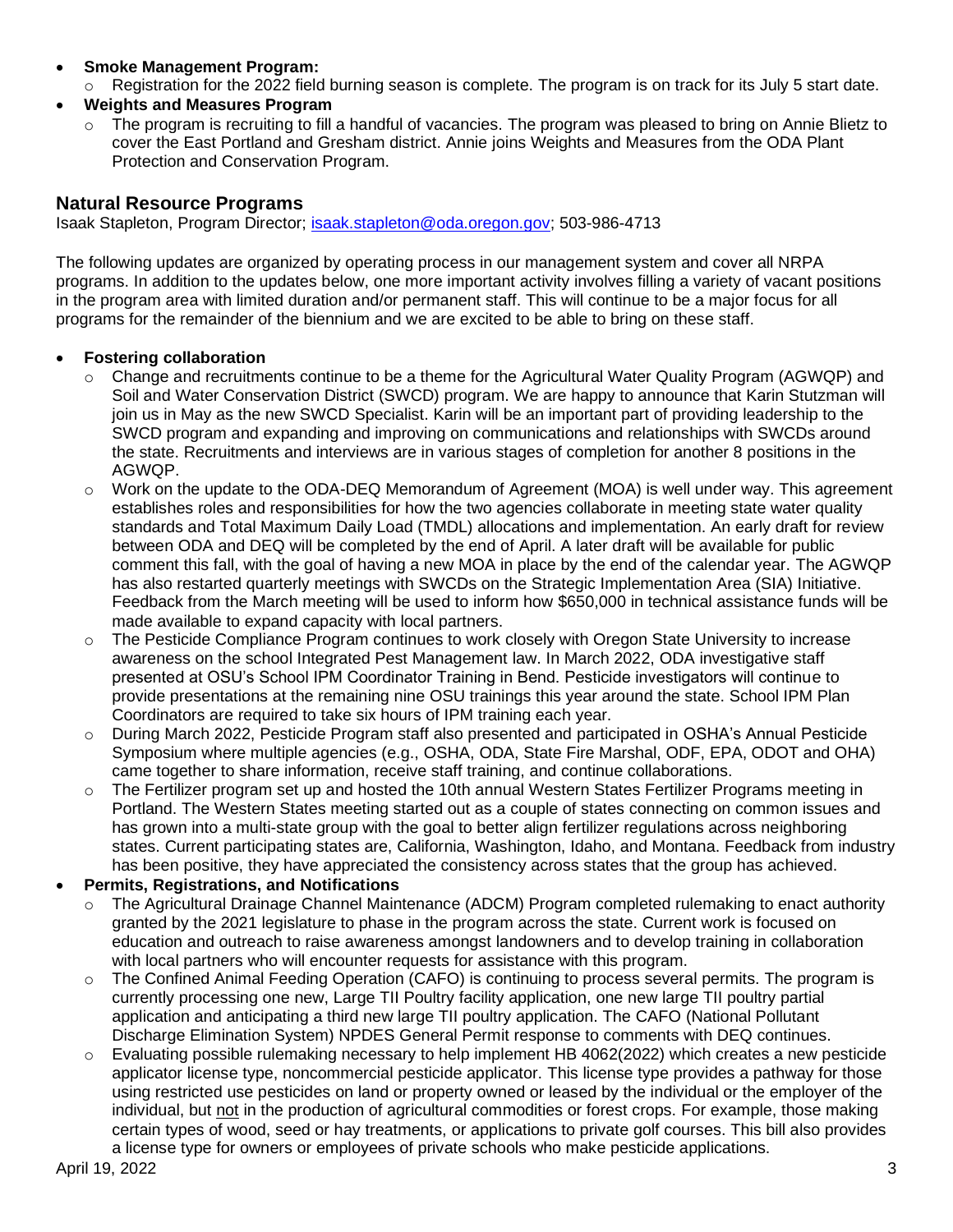### • **Providing Compliance and Technical Assistance**

- $\circ$  In collaboration with the local landowner advisory committee, AGWQP staff have updated the Clackamas [Subbasin Agricultural Water Quality Management Area Plan](https://www.oregon.gov/oda/shared/Documents/Publications/NaturalResources/ClackamasAWQMAreaPlan.pdf) to include elements from an ODA Willamette Basin Mercury Total Maximum Daily Load implementation plan (TMDL - a basin-wide water quality plan for mercury). This approach is meant to create greater transparency and consistency in TMDL implementation and is a proposed new feature in the interagency ODA-DEQ MOA mentioned previously.
- $\circ$  In the final steps of completing fact sheets about safe pesticide storage, transport, and disposal. These fact sheets will outline the importance of properly handling pesticides and the steps that can be taken to minimize risks. This project is a collaborative effort involving several PARC member agencies.
- $\circ$  Holding three waste pesticide collection events in April. The first event was in Pendleton and collected 7,479 lbs. of pesticides. Other events will be in Roseburg on April 16, and Ontario on April 30.

### • **Conducting Inspections, Investigations & Enforcement**

- The AGWQP has met with key stakeholder groups on proposed rulemaking in Divisions 90 and 95. The rules need to be updated for two reasons: 1) inconsistencies between Statutes and Rules and 2) definitions refer to other statutes or rules that have been renumbered and are no longer valid. Oregon's 9 Tribes have also been informed of these rulemaking plans.
- o The Pesticides Program has continued to follow-up on complaints through the winter regarding possible violations of the state's Pesticide Control Act. In addition, the program conducted a number of routine record inspections of pesticide applicators and pesticide dealers during the wintertime.
- The Confined Animal Feeding Operation (CAFO) continues to perform inspections of permitted facilities.
- **Providing Customer Support and Resolving Inquiries**
	- $\circ$  The AGWQP again met with members of the Klamath Tribe council and staff as part of a commitment to meet regularly to build and improve on information exchange on agricultural water quality issues in the basin. The Tribes will be part of the interview panel for the new Klamath Regional Water Quality Specialist position, in addition to local stakeholders.
	- $\circ$  The new Soil Health Program is in the process of developing a soil health web page with FAQs, and an "ask the expert" section. As the program matures, we plan to continue to develop resources and outreach materials for grower and producers that support soil carbon sequestration and reduce emissions.

# **Plant Protection & Conservation Programs**

Chris Benemann, Interim Program Director; [chris.benemann@oda.oregon.gov;](mailto:chris.benemann@oda.oregon.gov) 503-986-4636

Oregon is hosting the Western Plant Board the last week of April. Staff from our program area will be presenting on various topics relating to timely pest issues of concern, state-federal cooperative projects, regulatory issues, and future plans to continue to have a unified regulatory front against invasive pests and weeds. A panel comprised of invited industry members will be a valued session, to discuss the industry-regulatory relationship.

# • **Insect Pest Prevention and Management Program (IPPM)**

- o On February 8th, USDA announced the FY2022 spending plan for PPA7721 (Plant Pest and Disease Management and Disaster Prevention Program). ODA was awarded \$1,411,399 to fund 16 projects; 10 of which will be executed by the IPPM program. Projects range from biocontrol, continuation of funds for the identification lab, and surveys for an array of exotic pests. In particular, the Rail Inspection Program will focus on a under scrutinized pathway of pest introduction.
- o Jake Bodart, program manager, will be leaving ODA to become the State Plant Health Director with USDA-APHIS-PPQ, Portland office. This role is the federal counterpart to the State Plant Regulatory Official position which is held by the Director of the Plant Protection and Conservation Program area. His last day with ODA will be May 5th.
- o Onboarding of staff has been completed and training of seasonals is in progress to begin the 2022 season of Mormon cricket and grasshopper survey work. SB 5561 included \$5million for assistance Oregon landowners to suppress native grasshoppers and Mormon crickets in 2022. These funds allowed for the establishment of a grasshopper program that was not previously funded to meet the level of need.
- o Treatments for the 2022 Japanese beetle survey/eradication season began in early April. Thus far, program has high levels of cooperation from the public.
- $\circ$  Two new pests have been intercepted: Mediterranean oak borer (found in a trap at a nursery in Woodburn, OR) and Chinese fir borer (public report at Aurora airport). Neither pest is currently present in Oregon and trapping response plan is already in effect.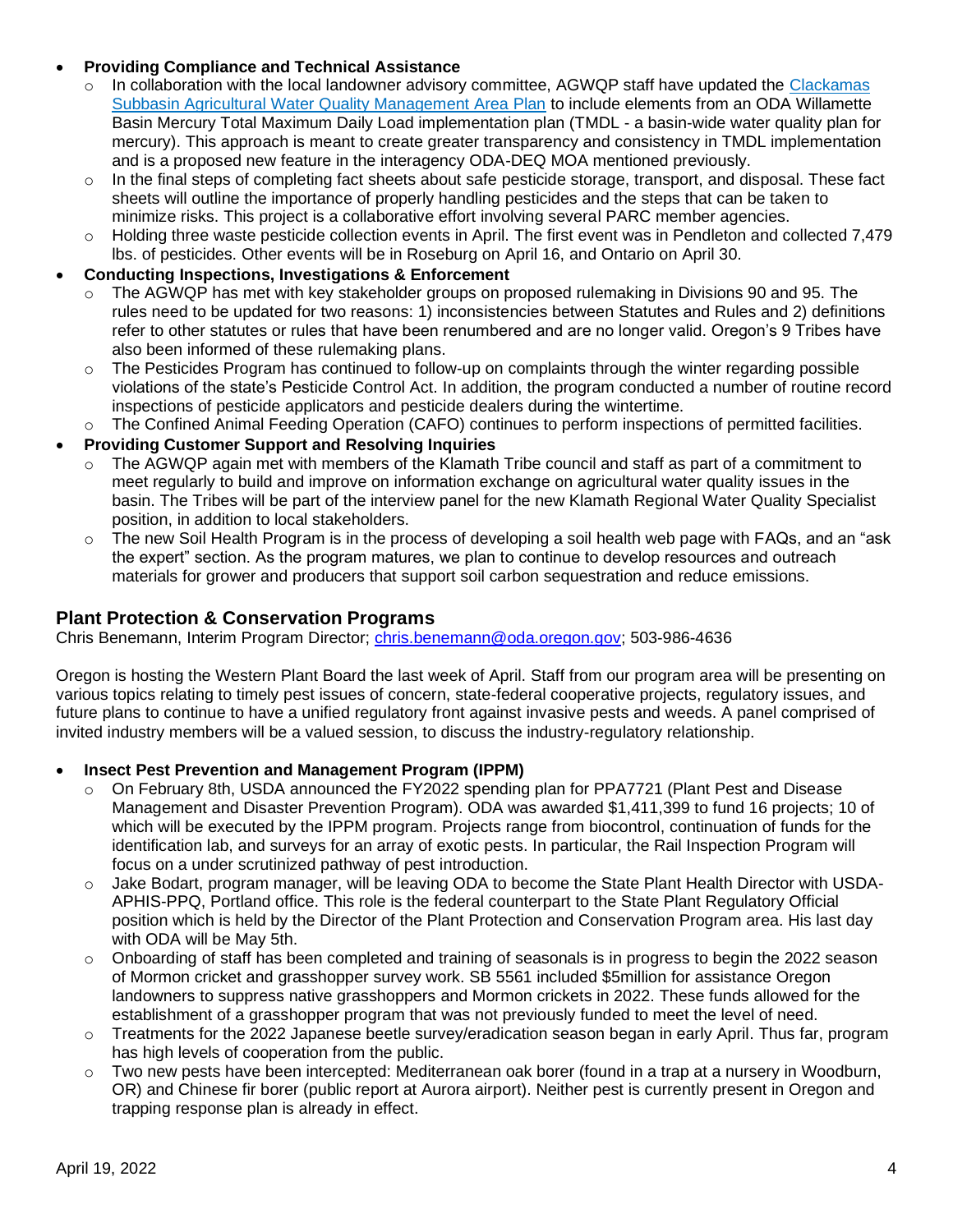### • **Noxious Weed Control Program**

- $\circ$  Oregon State Weed Board awarded the 2022 OSWB Grant Applications for funding at the February 24, 2022 meeting. There were 59 grants received requesting \$1,842,586 in funding. Applications were received from all over the state; eighteen of the grants had A&T state listed noxious weeds that are priority for the board for control and funding. The Board approved funding for 50 grants awarding \$1,555,710. The Board also reviewed and approved four new B listed Oregon Noxious Weed to the Oregon Noxious weed to the state list: Tower of jewels or Pine Echium (*Echium pininana*), Common Blueweed or Vipers Bugloss (*Echium vulgare*), Sweetbriar Rose (*Rosa rubiginosa*) and Dog Rose (*Rosa canina*).
- $\circ$  In the 2021-2023 biennium the Program received \$450,000 of new Oregon General funds to award to priority noxious weed grant projects. The goal is to put funds towards projects on development of innovative noxious weed projects, build on existing projects, and programs to build Cooperative Weed Management Areas or other partnerships. This funding will allow up to \$20,000 for equipment purchase and build local infrastructure. This flexible funding is a huge need around the state. ODA received 27 applications requesting \$711,017 that included \$287,714 for equipment needs. The Oregon State Weed Board met April 14, 2022, to approve a recommendation list of 18 approved grants for \$450,000, that included \$192,192 in equipment needs. Grants will go before Director Taylor later in April for final review and award.
- $\circ$  Recruitment is underway for a Integrated Weed Management Specialist that will cover the southern Willamette Valley area. The program staffs five other such specialists stationed across Oregon.
- Staff will work this season on stakeholder re-engagement throughout Oregon to reestablish coordination and cooperation on noxious weed control projects. After about a two-year reduction in presence over the last two years due to COVID-19 and program staff being reassigned to the Hemp Program due to budget.
- o Oregon Invasive Noxious Weed Awareness Week is coming May 15-21, 2022. This is an opportunity to work with our noxious weed cooperators throughout Oregon to educate the public and policy makers on the importance of noxious weed prevention and control efforts that protect Oregon's natural resources and agricultural economy.

#### • **Nursery and Christmas Tree Program**

- Program executed two traceback investigations this spring: successfully confiscating 150 plants from over 100 locations across the state. Oregon received potential Japanese beetle infested nursery stock from Michigan and suspect citrus canker infested nursery stock South Carolina. All plants were mailed directly to residential locations. Such actions take much coordination and communication with the public to obtain full cooperation.
- o The *Phytophthora ramorum* Program has continued performing inspections through the early part of 2022 in response to a confirmed positive nursery. USDA sent specialists to conduct a full assessment of the nursery, along with ODA staff and painters from USDA-Portland office. The outcome of the visit was a complete inspection report with recommendations. Several key findings of that assessment have been incorporated into a newly issued cooperative agreement. There are currently six interstate shippers in the program.
- $\circ$  The boxwood blight cleanliness program is still under review, to update the programs procedures and inspection policies in efforts to streamline program implementation across program participants and bolster education on scouting techniques. A field day for inspector training, in collaboration with OSU extension specialists, is scheduled for early June 2022.
- $\circ$  Summaries of our pest quarantines has been fully updated and made available to the National Plant Board website. These summaries are made available through the National Plant Board and the ODA website. Part of the programs mission is to provide clear guidance on shipping requirements to prevent the introduction of unwanted pests and maintain Oregon's reputation of producing high-quality nursery stock.
- $\circ$  Staff have responded to several instances of non-compliance of e-commerce shipments with our state requirements. E-commerce continues to be a challenge for regulatory staff.

# • **Hemp Program**

- $\circ$  Program continues to follow up on Operation Table Rock with enforcement actions. Staff are in process of issuing civil penalties and denying 2022 license applications as appropriate.
- $\circ$  Jackson, Josephine, and Douglas Counties all declared cannabis emergencies and petitioned the Department to enact a new license moratorium in those counties for the 2022 growing season. Anyone who applied after January 1, 2022 and had not had a grower license in those counties during either the '20 or '21 growing season may not receive a license for 2022. There are currently 25 applications pending denial due to the moratorium. Inspectors are still working with growers who failed to report preharvest testing.
- $\circ$  626 applications for 2022 have been received so far, which covers 252 handlers and 297 growers. Representing 286 grow sites. Handlers are being approved and issued as we receive them. Grower licenses are worked up to the background check and placed on hold.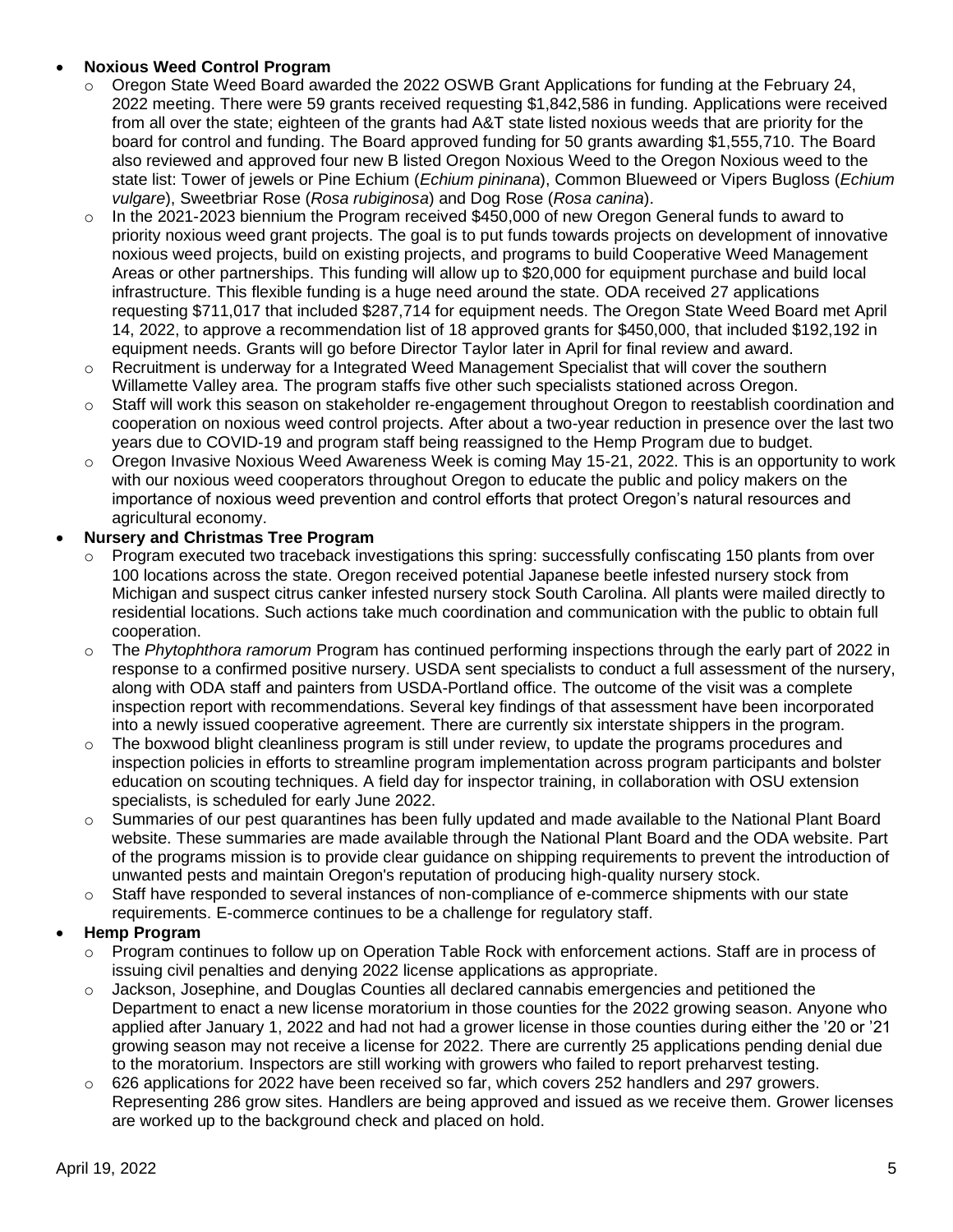$\circ$  In progress: Working with Oregon State Police still trying to get permission to conduct the background checks. We are now at a point that the delay is critical for our growers. Final preparations and planting season are upon us and we still cannot do the checks.

# • **Native Plant Conservation Program**

- Two new staff were hired: a Conservation Biologist 3 and Conservation Biologist 2. Funding was secured in the previous legislative session to expand the program's capacity to address state-related threatened and endangered plant issues. As the program restructures with new staff, we will increase our focus on the review of Oregon's List of Threatened and Endangered Plants.
- o The Program Lead attended the Native Plant Society of Oregon Board meeting on February 5th to provide updates to this important constituent group and discuss the potential for plant conservation collaborations.
- o The first Native Plant Conservation Program Stakeholder Group meeting was convened on February 24th to bring together important state, tribal, federal, private, and non-profit advocates for native plant conservation. This group of over 20 participating members will be working to better address plant conservation needs across Oregon.
- Four conservation project proposals were developed and submitted to USFWS for consideration for funding plant conservation projects that address both state and federal priorities. Focal conservation species include Howell's spectacular thelypody, MacFarlane's four o'clock, Cook's lomatium, and golden paintbrush.
- o Field work has begun for a couple of listed plants that bloom early: Bradshaw's lomatium and Gentner's fritillary. We are working with federal, state, county, city, private, and non-profit partners to better understand the status of these state-listed plants to best promote their management and recovery.

# • **Oregon Invasive Species Council**

- o ODA and OISC completed their drafting of the MOU, which will clearly define ODA's role as the fiscal agency for OISC. All key components of the MOU have been approved by both parties and DOJ is working to create the finalized document for signatures.
- $\circ$  The council continues to develop an online information hub: a searchable tool to compile available information for aggressive non-native species that pose a threat to Oregon's environment, economy, or public health. The project is still under development, and they have opened it up as a beta version to gain user feedback.
- $\circ$  The OISC will hold their first in-person meeting since before the pandemic, in mid-June in Coos Bay.

# **Administration/Special Projects**

Sunny Summers, [sunny.summers@oda.oreogn.gov,](mailto:sunny.summers@oda.oreogn.gov) 503-986-4565; Jonathan Sandau, [jonathan.sandau@oda.oregon.gov,](mailto:jonathan.sandau@oda.oregon.gov) 503-385-5027; Alan Hanson, [alan.hanson@oda.oregon,gov,](mailto:alan.hanson@oda.oregon,gov) 503-949-2993; Karla Valness, [karla.valness@oda.oregon.gov,](mailto:karla.valness@oda.oregon.gov) 503-986-4554

# • **Bovine Manure Tax Credits**

o HB 2066, which required ODA to administer tax credit certifications to qualified bovine manure producers or collectors that produce biofuels in Oregon, sunsetted December 31, 2021. Contact: Sunny Summers

# • **Willamette Valley Protected District for Canola**

 $\circ$  Applications for the 2023 crop season are available and must be submitted to ODA by June 30, 2022. The application can be found on the ODA website at <https://oda.direct/canola> Contact: Sunny Summers

# • **Wolf Depredation Program**

o For the 2022 Wolf Grant Cycle ODA is awarding a total of \$393,681.91 to twelve (12) Counties: Baker, Crook, Douglas, Grant, Jackson, Klamath, Lake, Morrow, Umatilla, Union, Wallowa, and Wheeler. The total amount funded 100% of county requests for confirmed depredation, prevention, and administration. The total for prevention work award is \$286,663.11 and for the first time ever the program was able to meet that need at 100%. ODA was able to fund missing claims at 50% of the requested value, which is average for this grant program. Contact: Jonathan Sandau

# • **Oregon Disaster Assistance Program (ODAP)**

 $\circ$  The ODAP program likely will be accepting applications by the board meeting. The application deadline is May 31st, 2022, with the possibility of a second round pending the fund balance after the first round of applications. A total for \$40 million was appropriated to the ODAP program by the Oregon Legislature. Contact: Jonathan Sandau and Alan Hanson

# *(ODAP Background)*

On December 13, 2021, the Oregon Legislature approved SB 892, which established the framework for a unique disaster assistance program for Oregon's farmers and ranchers recovering from natural disasters in